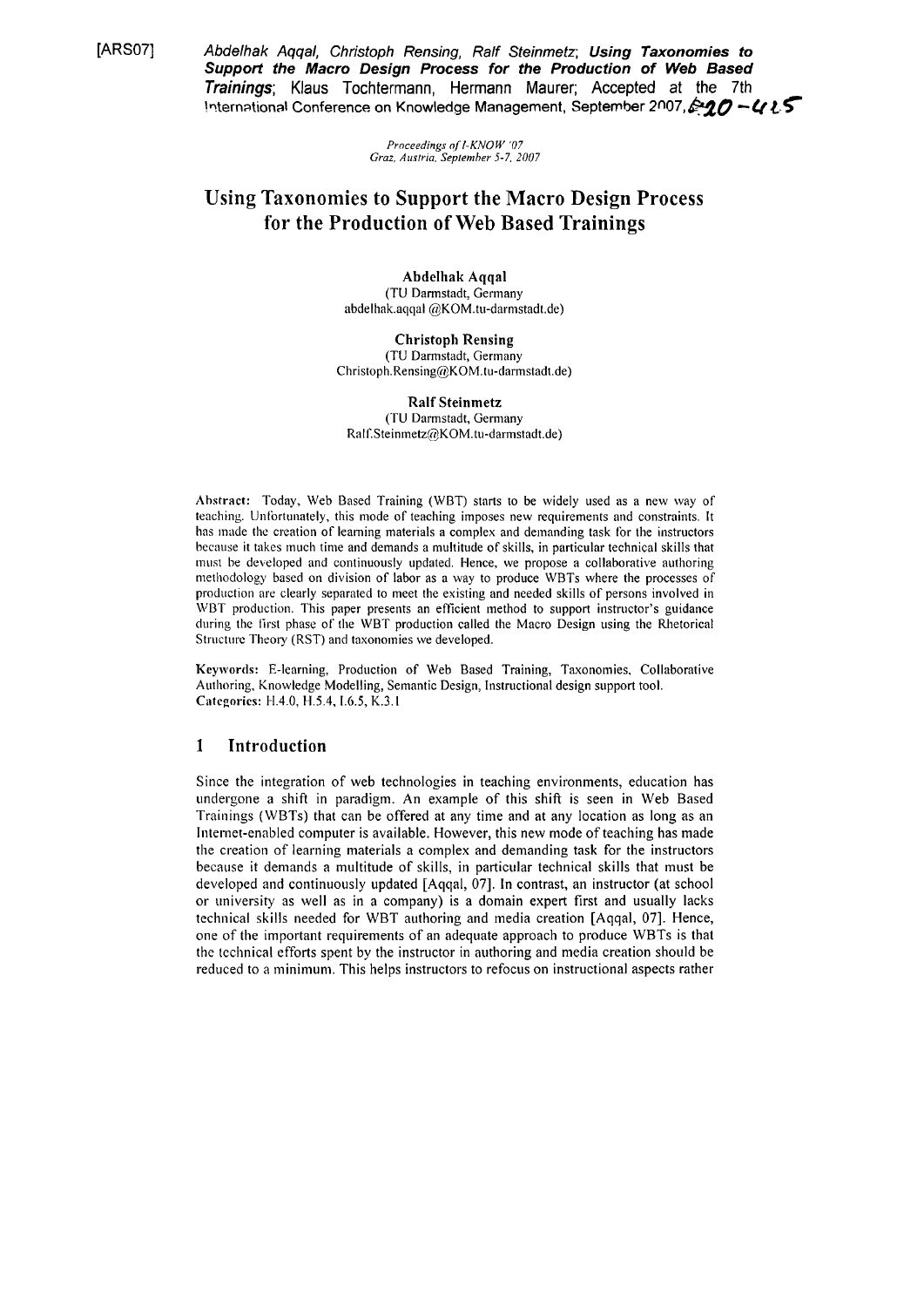than technology [Helic, 02]. With this idea in mind, we have proposed a collaborative authoring methodology (figure 1) based on division of labor as a way to produce WBT where processes of the production are clearly separated to meet the existing and needed skills of persons involved in WBT production. WBT production should be done in three different levels of abstraction: the semantic, logical and physical levels handled respectively by three processes: the so called "Macro Design", the content modelling and the content authoring & media creation. In addition we define vertical to these processes a production management process in order to harmonize the collaboration between actors.



Figure 1: The proposed approach for the overall content production

The so called "Macro Design" will be explained in the next section in detail. We explore why taxonomies are necessary to support the creation of an abstract representation of WBTs. Section 3 describes the application of the Rhetorical Structure Theory (RST) as a mechanism to enhance the expressiveness of WBT design and to assist instructors when designing WBTs. We shortly introduce our developed taxonomies that enrich and extend the RST to meet our requirements. An example is given to illustrate our approach. The fourth section surveys related work and discusses the shortcomings regarding our requirements. Finally, we present some conclusions and remarks for further work in this area.

# $\overline{2}$ The Macro Design: Introduction & requirements

#### $2.1$ The need of the Macro Design for WBTs production

In contrast to existing ways of WBT production, we postulate a phase in addition to content modelling, authoring and media creation which is often neglected or not fully taken into account. This phase, temporarily called "the design thinking", covers instructor's ideas about what kind of WBT to produce, about a motive, reasons for a specific target group, and about a list of themes needed to be taught. The instructor defines implicitly cognitive boundaries of main concepts of his WBT and semantic relations among these concepts according to both knowledge and learner domains. The "design thinking" is done in the mind of the instructor only. Tool support starts in

88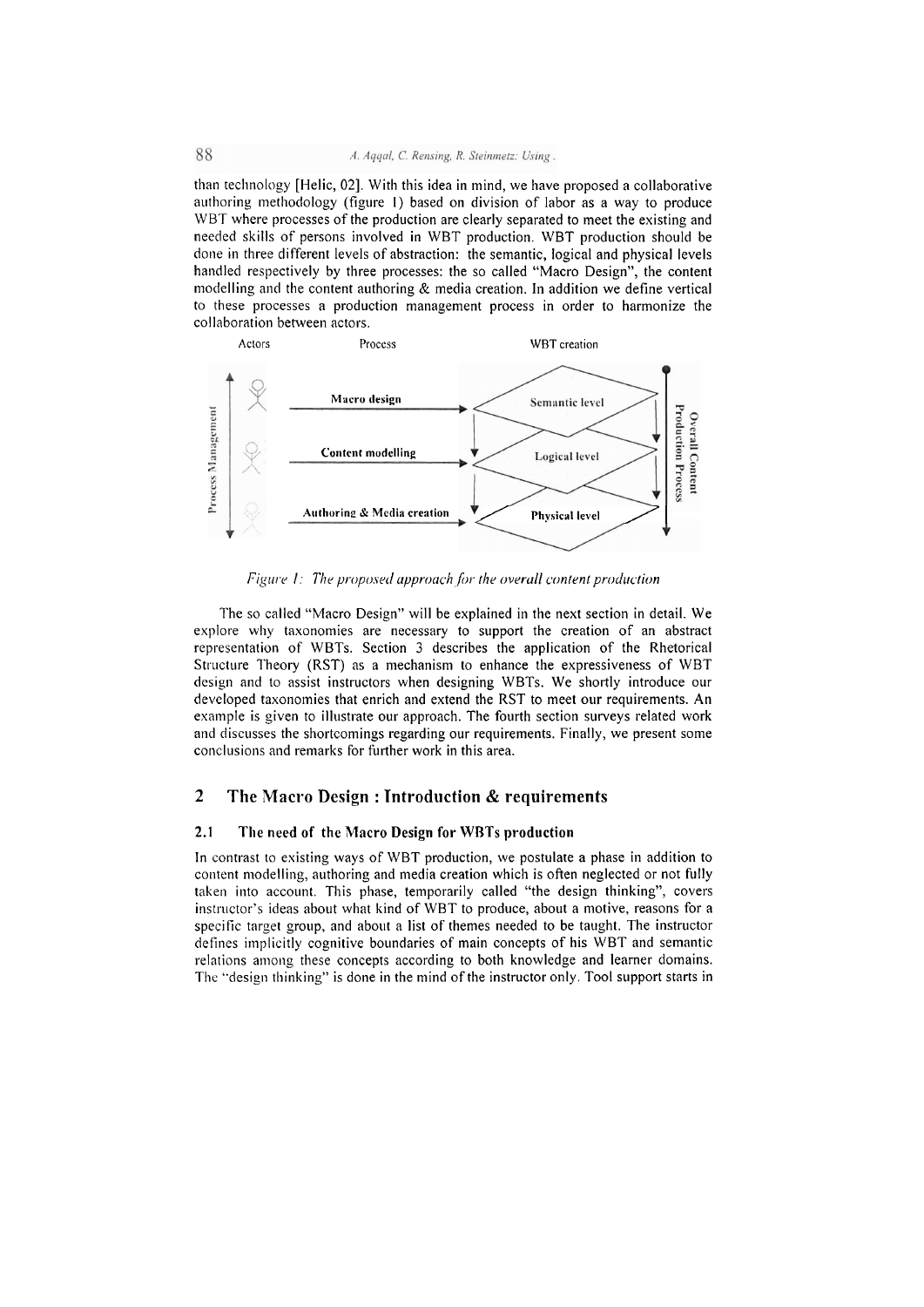the content modelling phase nowadays. Commonly WBT modelling uses the table of content paradigm. Such a table of content records the main concepts used in content authoring only. The relationships between the main concepts as well as the instructional impact can not been expressed in such a simplified model. We introduce, the "Macro Design" as an explicit modelling phase corresponding to the "design thinking" in order to record what instructors have in mind and to forward instructors ideas and intentions to all others involved in the WBT production, from the instructional level to the technical level [Aqqal, 07]. The capturing of such intentions aims to enhance the awareness and comprehension of the production context and will increase, as a metadata, consequently the chance to re-use parts of a produced WBT.

Simply stated, the Macro Design could be summarized into answering explicitly the following:

### Why to produce a WBT and for which audience?  $1.$

- $2.$ What to produce (in term of knowledge)?
- 3. In which form to produce this WBT and why in this form?

In this paper, we principally focus on the third question. Here, our goal is to develop a mechanism supporting instructors to transform the intentions resulting from their design thinking into an explicit how-to-product specification given via small editing steps. The next section specifies main requirements the proposed approach should fulfil and introduces the need of taxonomies to support the Macro Design.

#### 2.2 The requirements and the need of taxonomies for the Macro Design

Our goal is to build a tool supporting Macro Design without overhead for the instructor. To realize this, Macro Design has to meet some requirements; most importantly it has to be simple and intuitive. The tool should not impose a certain pedagogical model for the instructor to avoid any semantic mismatch conflict between instructor intentions and the model mapping his intentions. Secondly, guidelines are needed to determine how the instructor should express his intentions, how to supervise and progress the whole production process. This can be done via step-bystep guidance. Therefore, a semantic taxonomy is required as vocabulary for the representation of the WBT including "design thinking" data. Thus, the instructor will be supported in instructional design and the structuring  $\&$  expression of his domain knowledge away from more technical content authoring and media creation (figure 2).



Figure 2: Using the Macro Design to support the WBT production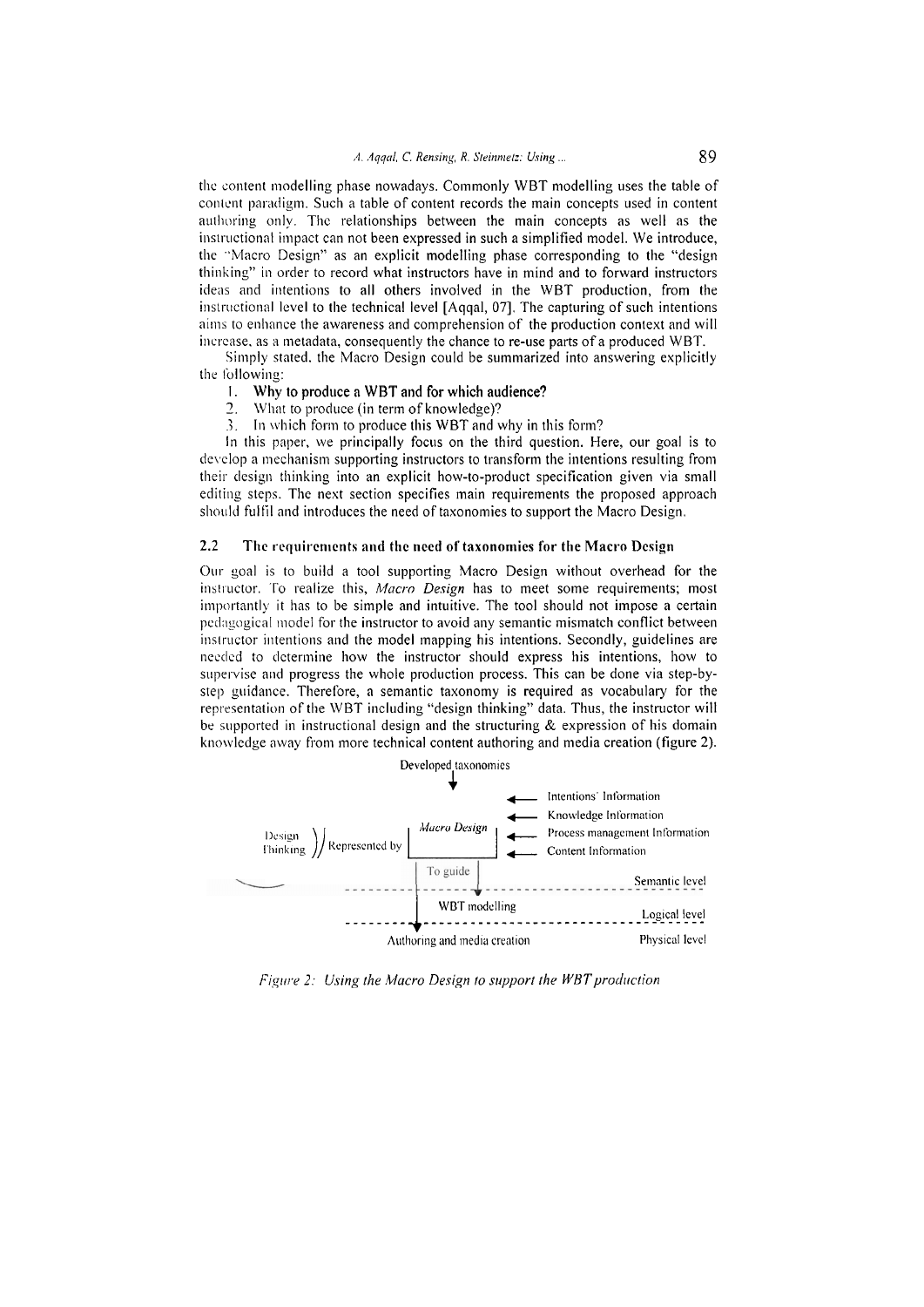Semantic taxonomies in general are declarative classifications of different semantic elements in terms of a uniform vocabulary. We distinguish in our area of application at least two kinds of taxonomies: (1) taxonomy used for the representation of the WBT into aggregation of semantic parts called semantic units and (2) taxonomy of semantic relations among these elements and the way they are connected in the WBT to reflect the instructor's intentions and the knowledge mapping as well.

To suit our scenario of use, developed taxonomies have to support an instantiation by queries and should establish the correspondence between instantiated elements and the instructor's intentions. It should also reinforce a separation between the different production levels so that each level will be mastered before progressing to the next. Using taxonomies in this way for the WBT production provides many advantages over traditional authoring methodologies. Notably, an increased separation of design and authoring levels as well as an abstraction mechanism to support a step-by-step production via suggested proposals given to the instructor instead of free-to-write forms. Thus, the production is easy, fast, and deterministic. The next section introduces our developed taxonomies and their usage.

# 3 Towards an adaptation of Rhetorical Structure Theory (RST)

#### $3.1$ Introduction

The goal of each training apart from skill training is to transfer knowledge from a given domain to the learner. Formally, it can be expressed as follows: Web Based Trainings transfer knowledge from the WBT knowledge domain (the WBT domain) to the learner knowledge domain (the learner domain). Both WBT domain and learner domain are collections of concepts, where a concept is an independent unit of knowledge. For example, "how to insert an image into a Web page" could be a concept in WBT domain called "HTML introduction". In Macro Design both WBT domain and learner domain have to be described by the instructor.

#### $3.2$ Development of a taxonomy for semantic units

To get a WBT model representing the ideas of an instructor, the instructor has to be supported to determine the elementary units of the WBT first. Additionally, a general way describing semantic interrelationships among these units should be provided. Many related authoring approaches proposed hypotheses about what constitutes an elementary WBT unit. These hypotheses are based either on logical criteria (e.g. paragraph, section) or physical criteria (e.g. size, layout, image or page) [Aggal, 07].

For our scenario of use, we developed an initial taxonomy where we distinguish 8 types of WBT Units and their instances to fit the Macro Design adequately (table 1). Our segmentation of WBT documents is rather grounded on semantic basis, where fragmentation and modularization of WBT units is determined by the existence of a certain meaning or didactic function in each unit. This unit, called "a semantic unit", should be stand alone and didactically well-recognized. For instance, an illustration composed of an image and its description in paragraph format will be not considered as two units but only as one. This way of modelling fulfils our requirements. It leads

 $Q()$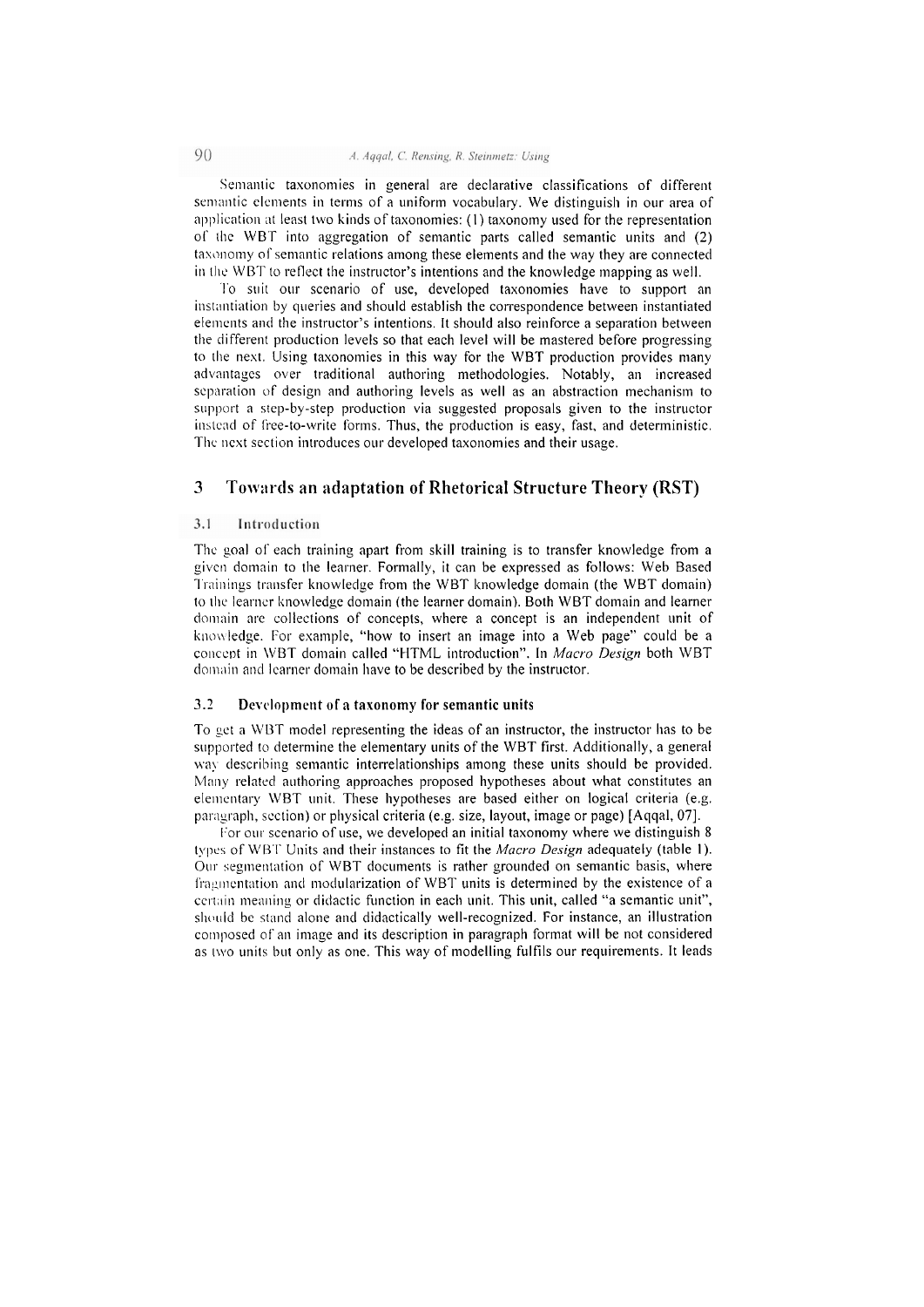| <b>Semantic Unit</b> | <b>Semantic Rule</b>                               | <b>Examples of instances</b>                          |
|----------------------|----------------------------------------------------|-------------------------------------------------------|
| Principal unit       | Concept presentation                               | Definition (concept, theory, etc.)                    |
| Alternative unit     | Concept restatement /<br>unit's reformulation      | Summary, abstract, preview                            |
| Illustration unit    | Concept illustration                               | Simulation, elaboration, example                      |
| Activity unit        | An activity description                            | According to the learning design                      |
| Assessment unit      | Measure and evaluation<br>of grasped knowledge     | Test, exam, quiz, evaluation                          |
| Reference unit       | To refer or designate a<br>used concept or unit    | Metadata, glossary, references,<br>bibliography       |
| Supplement unit      | Supplement,<br>information about a<br>concept/unit | FAQ, Help, Read more, index                           |
| Connection unit      | Join units to bridge<br>semantic transitions       | Background, planning,<br>motivation, table of content |

to a separation between the different production's levels. If so, the instructor has the ability to abstractly define desired content in form of a set of semantic units.

Table 1: The developed taxonomies of the semantic units in the WBT

This taxonomy categorizes in a matrix typical semantic units and their instances needed for WBT production. It also assures a minimal associative linking between a given semantic unit and its "typical" logical formatting since those semantic units are composed of logical units and seem to respect certain aggregation likelihood.

#### $3.3$ Using RST to support the Macro Design

So far, our intent was to generate a plausible taxonomy of a WBT's units to allow the Macro Design. To preserve our prior concepts we have adopted the Rhetorical Structure Theory (RST) as an additional mechanism to support the Macro Design. The RST is used, in our context, as a navigational model to contextualize and freeze the instructor's intentions beyond a simple hierarchical structuring of sections. RST [Mann, 87] is a framework for analyzing discourse structure and speech statements by positing hierarchical relations between spans of text. These relations are defined functionally, in terms of what their intended effect on the reader is.

RST has been chosen because it has many features meeting our requirements. First, RST is a natural and neutral mechanism for semantic modelling that specifies a rigorous set of annotation guidelines without imposing any prior model for the conception. Secondly, RST respects perfectly our developed semantic taxonomy and its requirements. It assumes that a text is divided semantically into autonomous units according to speaker intentions. These units are related by named rhetorical relations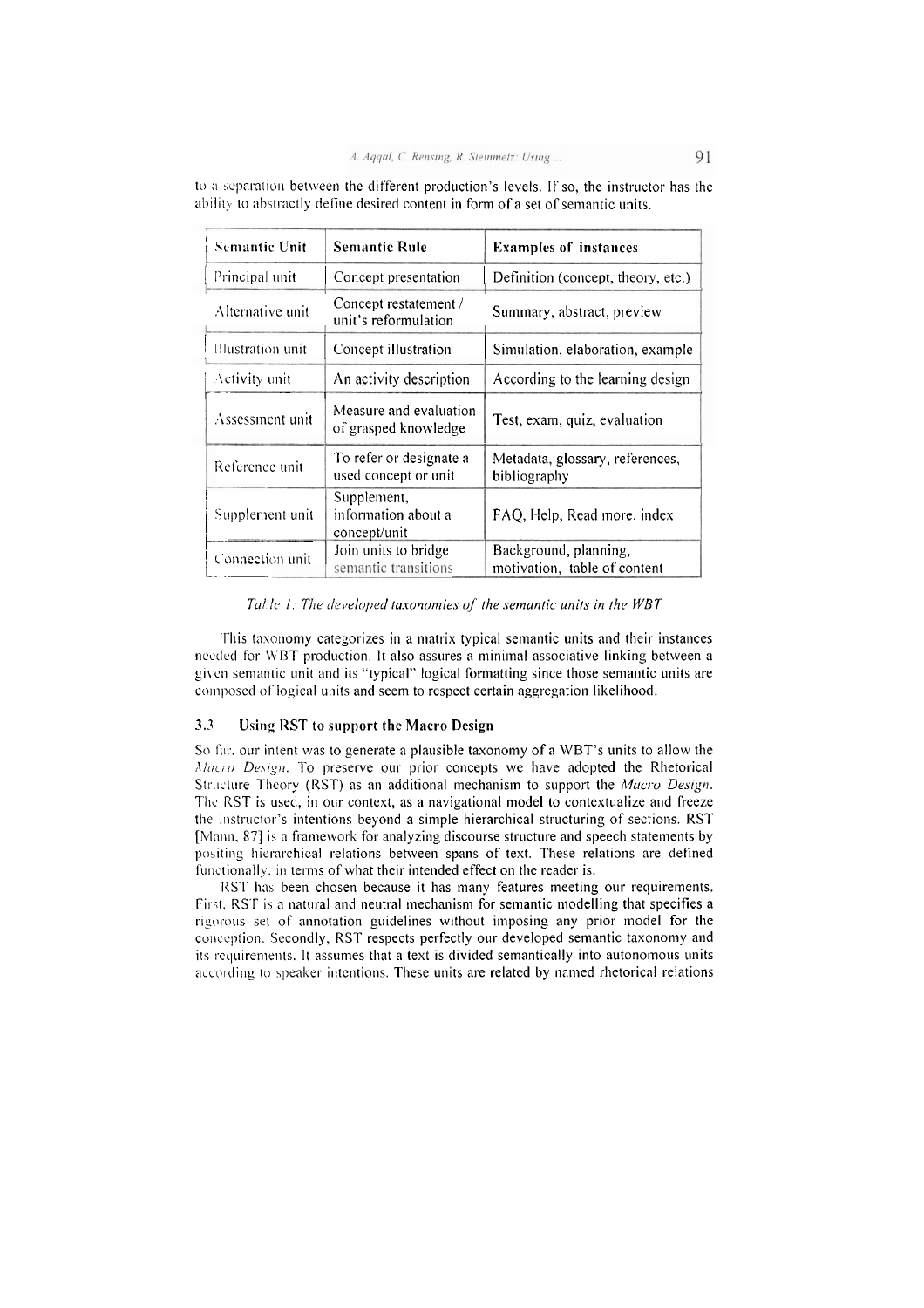and structured into two kinds (a nucleus and a satellite) that reflect their importance according to the speaker's intention. We also suppose that WBT segmenting (implicit or explicit) and relations between segmented elements reflect instructor intentions.

Finally, since the discourse generation and WBT production are two analogue processes, the taxonomy of semantic relations developed already by the RST community [RST, 07] is seen to be relevant for our scenario of use. This taxonomy of relations should be extended beyond the application area it was originally designed for. The extended taxonomy should be significant enough in converting the WBT structuring into a way to explore the instructor's intentions.

#### $3.4$ An RST based Macro Design Component as part of production tool

To implement a RST based tool to support the Macro Design we had to adapt RST formalism to our scenario of use. This RST based modelling will be implemented in a tool and allow the instructor to express his Macro Design (didactic modelling, domain knowledge modelling and WBT segmenting) for the ongoing production process. To understand, we simplify briefly in the figure 3 an example of design via RST from a given learner and WBT domains to an abstract representation of the WBT.



Figure 3: Using RST and taxonomies to support the Macro Design

In this example, the WBT semantic modelling shows only WBT segmenting into didactic elements and rhetorical relations among them to express some of the instructor's intentions. Here, the first thing which has to be considered is what the concepts that our WBT domain should include are, and what the concepts known by the learner (i.e. Learner domain) are. This specification will be quite easy since we have adopted a neutral and simple way of knowledge modelling. The second step is to map those concepts to certain semantic units which serve as abstract containers of

92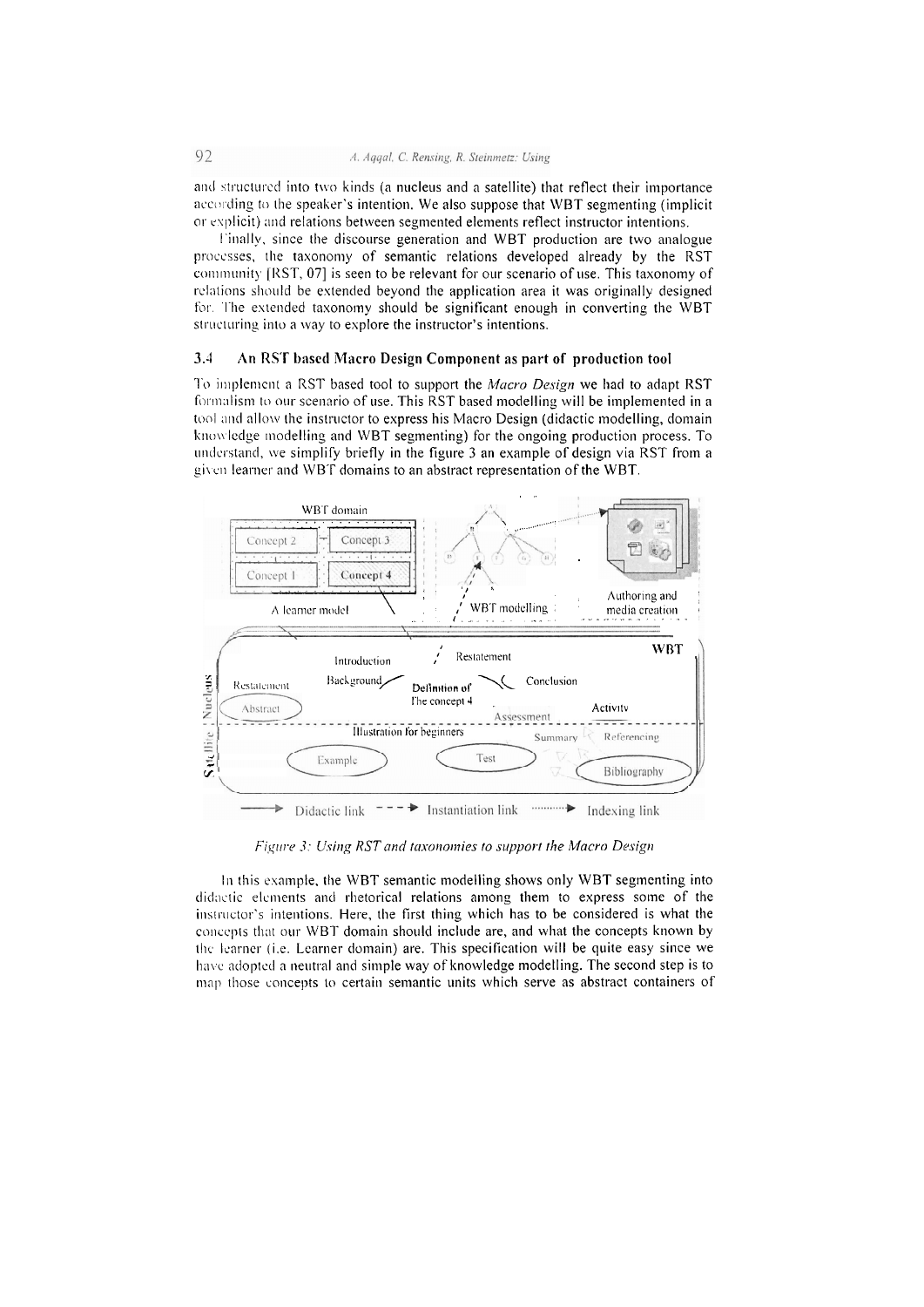knowledge. All information which is needed about each semantic unit has to be defined explicitly such its mapping to given concepts, its semantic features or rules (e.g. nucleus/satellite), its intentional relations with other units and authoring properties if required. This specification is based on the RST framework and on our developed taxonomies. Later on, the resulting representation of the WBT when it is completed should be instantiated into a specific WBT model so that the last step to do is to enable this model by authoring and creating needed media. The modelling and authoring of WBTs must fulfill the representation and requirements given by the instructor and should be done via iterations by the process management [Aqqal, 07].

#### $\overline{4}$ **Related Work**

Over the past years, many approaches (in academia and industry) were purposed to support the WBT production by tools [Pernin, 06] [Aqqal, 07]. However, few suppose that the WBT production is done in a collaborative way supporting different roles and skills. Hence, using existing tools for a collaborative way of working will be quite fuzzy. In particular, these tools fail usually to support Macro Design as stated in the previous section [Aqqal, 07]. Unlike our requirements, the traditional way of WBT design focuses on a flat structuring of WBT toward developing a modular view to fulfil existing technical standards requirements [Verbert, 06]. Indeed, these standards (e.g. LOM, SCORM Content Aggregation Model) have been generally limited to the modelling of object-oriented schemas because they have put significant effort into developing mechanisms to manage the reuse of materials located in a repository in form of learning objects not necessarily semantically annotated [Aqqal, 07].

In addition, there are a number of taxonomies and ontology based models that conceptualize learning resources and their mapping to the knowledge domain. Verbert and Duval [Verbert, 06] [Zouaq, 06] studied six content models and showed that they could be mapped on their abstract model called ALOCoM [ALOCoM, 05]. So far,  $AL \times$  OM refers only to slide presentations as materials to be authored [Bergsträßer, 06]. Similar approaches are found in [Bergsträßer, 06] and [Zouaq, 06]. Unfortunately, these approaches are based either on repurposing or retrieving existing resources and do not go beyond the traditional way of WBT authoring.

On the didactic level, Bloom's Taxonomy [Bloom, 56] is a relevant taxonomy to expresses educational objectives and serves as a sort of checklist to answer the first two questions listed in the section 2.1 rather than to follow all semantic connections of a WBT in terms of intentions, degree of modularity and the authoring process. IMS Learning Design (IMS-LD) [IMS, 07] considers that the focus of learning is the activity and not the content [Aqqal, 07] [Pernin, 06]. Thus, by being so abstract, generic and constructivist oriented, IMS-LD does not meet all our requirements.

# $\overline{\mathbf{S}}$ Conclusions and further research directions

In this paper we presented a novel conceptual contribution to the Web Based Training creation. We motivated a collaborative production as way to meet instructors' skills for an efficient WBT production. The proposed methodology points out the so called "Maero Design" as an independent task to be supported. The Macro Design is